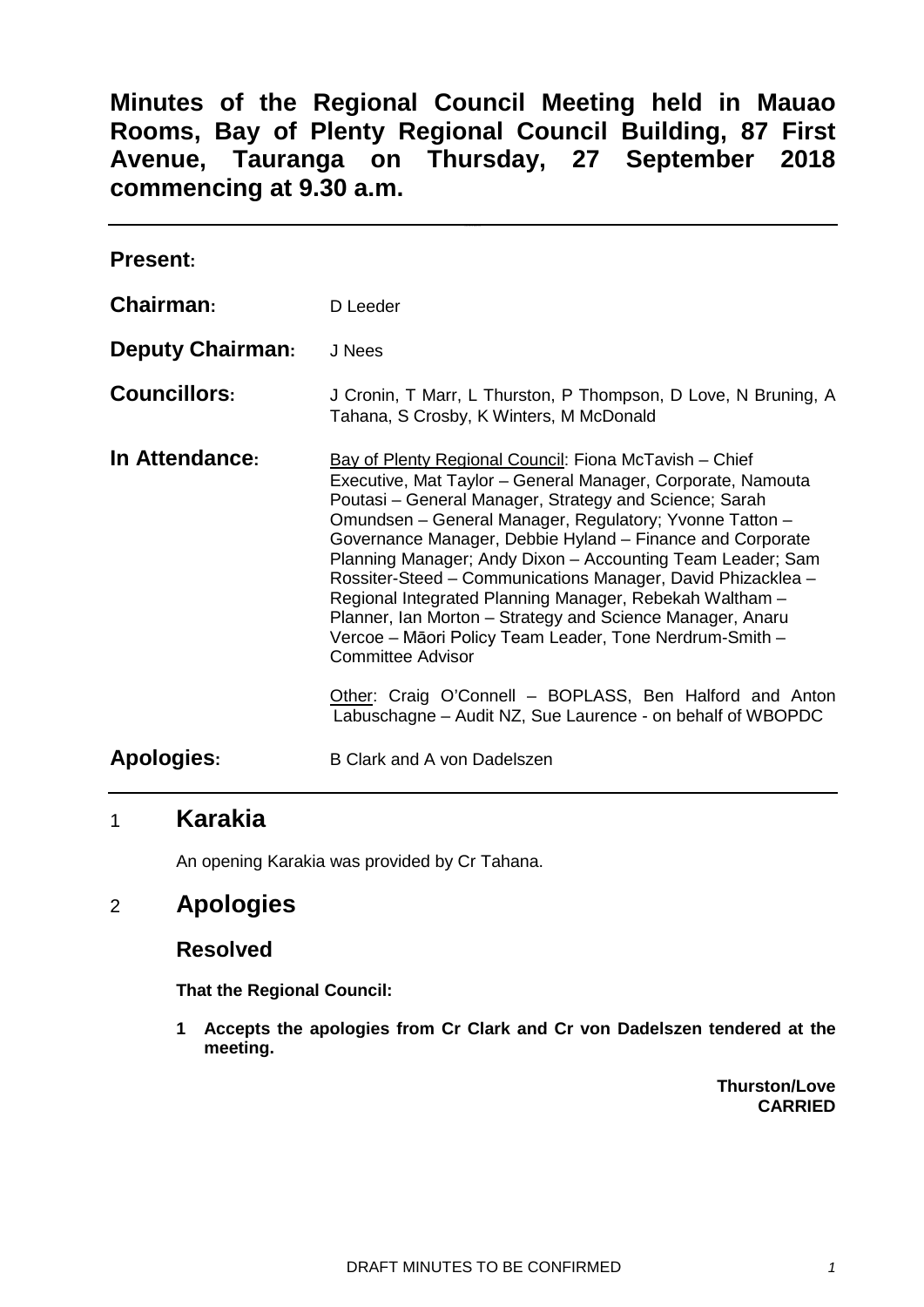# 3 **Acceptance of Late Items**

## **Resolved**

Nil

# 4 **General Business**

Nil

# 5 **Confidential Business to be Transferred Into the Open**

Nil

# 6 **Declaration of Conflicts of Interest**

• Cr Crosby declared an interest in agenda item 9.8 – Quayside Holdings Ltd Annual Financials and Public Excluded agenda item 10.6 – Quayside Holdings Ltd Director Appointments.

# 7 **Previous Minutes**

### 7.1 **Regional Council Minutes - 6 September 2018**

### **Resolved**

**That the Regional Council:**

**1 Confirms the Regional Council minutes - 6 September 2018.**

**Leeder/Bruning CARRIED**

Matters Arising

The Chief Executive was progressing the matter of a Council representative on the Department of Conservation Board. If supported, expressions of interest would be called from the Councillors.

## 7.2 **Annual Report and Annual Report Summary for 2017/18; and Capital Expenditure Budget Carry Forward from 2017/18 to 2018/19**

*PowerPoint Presentation – Reference A2969488*

Debbie Hyland - Finance and Corporate Planning Manager, supported by Ben Halford and Anton Labuschagne – Audit NZ presented this item.

Key Points of Presentation

• 2017/18 Annual Report: For Adoption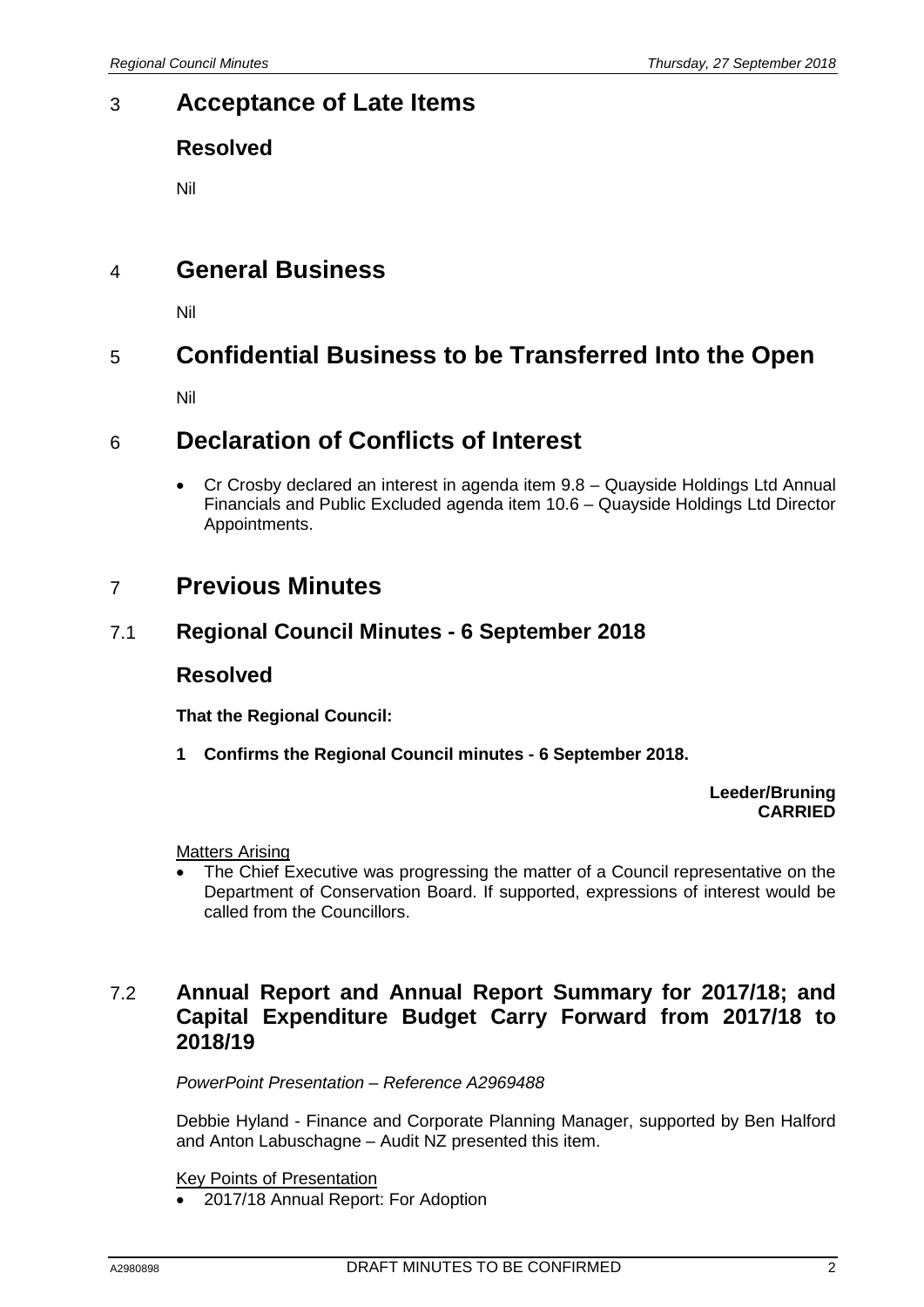- Financial Performance 2017/18 Highlights Council and Group
- Additional Capital Items to be Carried Forward into 2018/19
- Non-Financial Performance (key performance indicators)
- Audit Process.

### Staff in Response to Questions

- Flood recovery work that had been budgeted for through Annual Plan 2017/18 as operating expenditure, had been reclassified as capital expenditure. This was approved by Council as part of the in-year monitoring.
- An operating deficit was recorded for the 2017/18 year mainly due to funding certain expenditure from reserves including third party infrastructure grants consistent with Annual Plan 2017/18.
- Clarified the definition of uncalled capital, which was unpaid shares, owned by **Council**
- Council did not have a specific strategy for the uncalled capital as it sat within the broader financial strategy.
- Closing reserve balances for Annual Report 2017/18 (note 27) were in line with opening balance sheet figures for Long Term Plan 2018-2028. The closing balance of Council's investment reserves included \$46 million in the infrastructure fund reserve and \$50 million in the regional fund reserve.

### Ben Halford and Anton Labuschagne – Audit NZ

#### Key Points

- Presented unmodified audit report on the Annual Report 2017/18
- Recognised the early availability of the draft annual report and the positive cooperation with Council staff
- Identification and valuation of assets was a key factor
- Had reviewed Council's transactions
- Council's reporting was fully compliant with regards to Quayside Holdings Ltd as a major council controlled organisation.

#### Key Points – Members

• Sought update reports from the Rotorua Lakes Incentives Board on its performance against agreed KPIs.

### **Resolved**

**That the Regional Council:**

- **1 Receives the report, Annual Report and Annual Report Summary for 2017/18; and Capital Expenditure Budget Carry Forward from 2017/18 to 2018/19;**
- **2 Receives the audit report and audit opinion from Audit New Zealand.**
- **3 Adopts the Bay of Plenty Regional Council Annual Report and Consolidated Financial Statements for the year ending 30 June 2018.**
- **4 Adopts the Bay of Plenty Regional Council Annual Report Summary 2017/18.**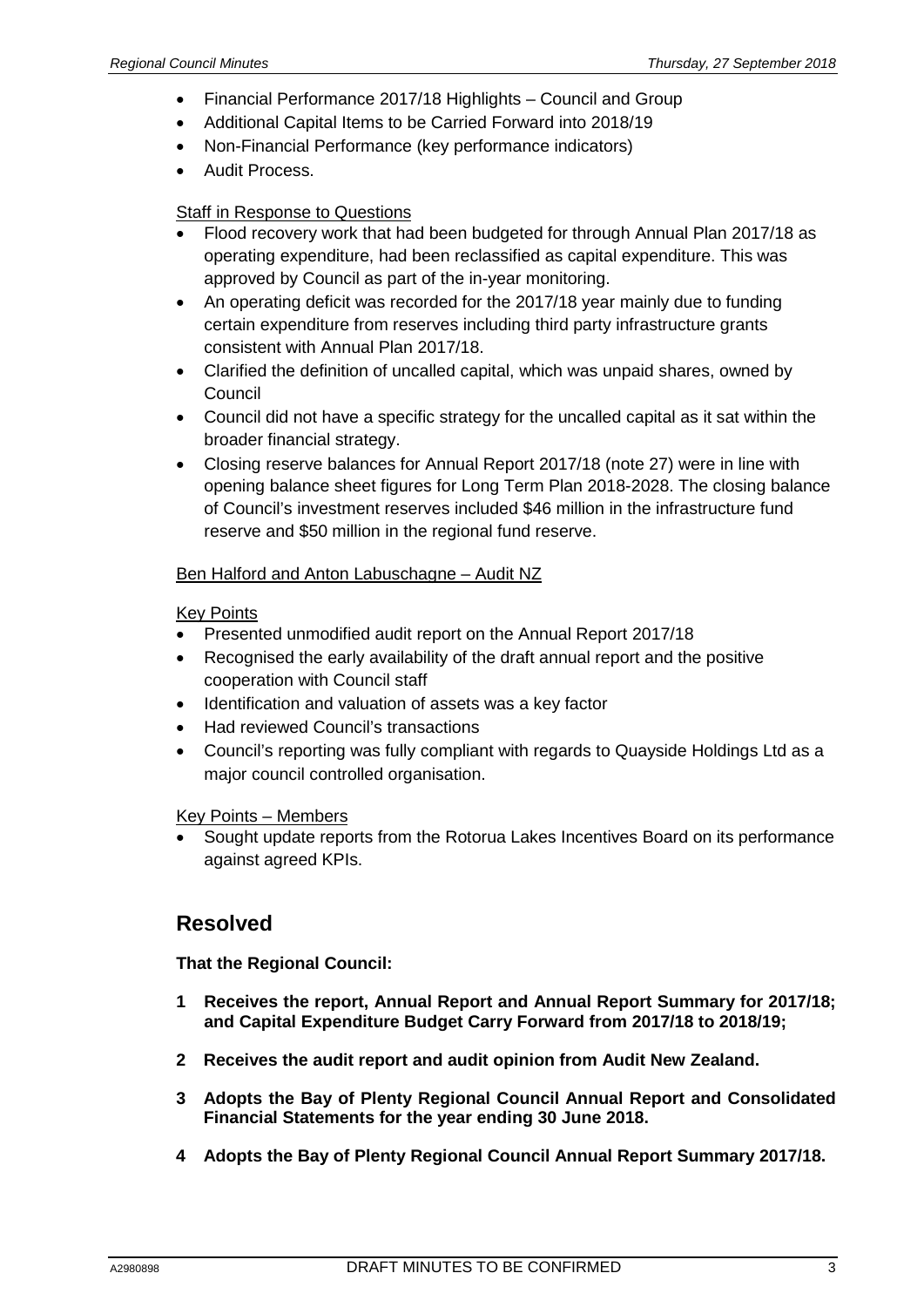- **5 Authorise the Chief Executive to make minor numerical, editorial or presentation amendments prior to final publication.**
- **6 Approves additional capital expenditure budget of \$1.4 million to be carried forward from 2017/18 to 2018/19 and that this is to be funded from external borrowing.**
- **7 Confirms that the decision has a low level of significance.**

**Nees/Thompson CARRIED**

## 8 **Public Forum**

#### **Craig O'Connell – Independent Chair BOPLASS**

#### Key Points

- Was keen to engage with shareholders on a more regular basis to ensure the Statements of Intent were not the only document guiding the relationship with BOPLASS
- Board had decided to defer the independent review of its governance structure, with the rationale being the current uncertainty regarding the strategic direction of BOPLASS as well as the local/regional government sector
- There had been a shift in the strategic focus of the Board meetings to being a forum to foster opportunities and areas for collaboration with shareholders
- BOPLASS was currently focussed on share procurement, which generated positive results
- If a business case to change BOPLASS' focus did not pass the scrutiny of shareholders, it would not be progressed by the Board.

#### Speaker in Response to Questions

- LG Futures had identified potential opportunities that had not been progressed at this stage
- Recognised that shareholders may not have been listened to sufficiently in the past and was looking at ways to improve this situation
- Considered the composition of the Board to be appropriate and that it was more a case of re-defining the focus of BOPLASS
- Suggestions had been made with regards to alterations to the BOPLASS Board, which a higher component of Independent Directors, rather than Council CEs, which would change its focus
- The board was conscious of the pressure placed on its staff and that at this stage there was limited capacity to adapt to changed focus
- BOPLASS would be responsible for gathering information in preparation of a joint shareholders meeting to discuss the strategic direction and scope.

#### Key Points – Members

- Concerned that the Board's Terms of Reference limited the ability of the Directors to expand their scope
- Recognised that BOPLASS performed well in what was done and that the issue pertained to what was currently not being done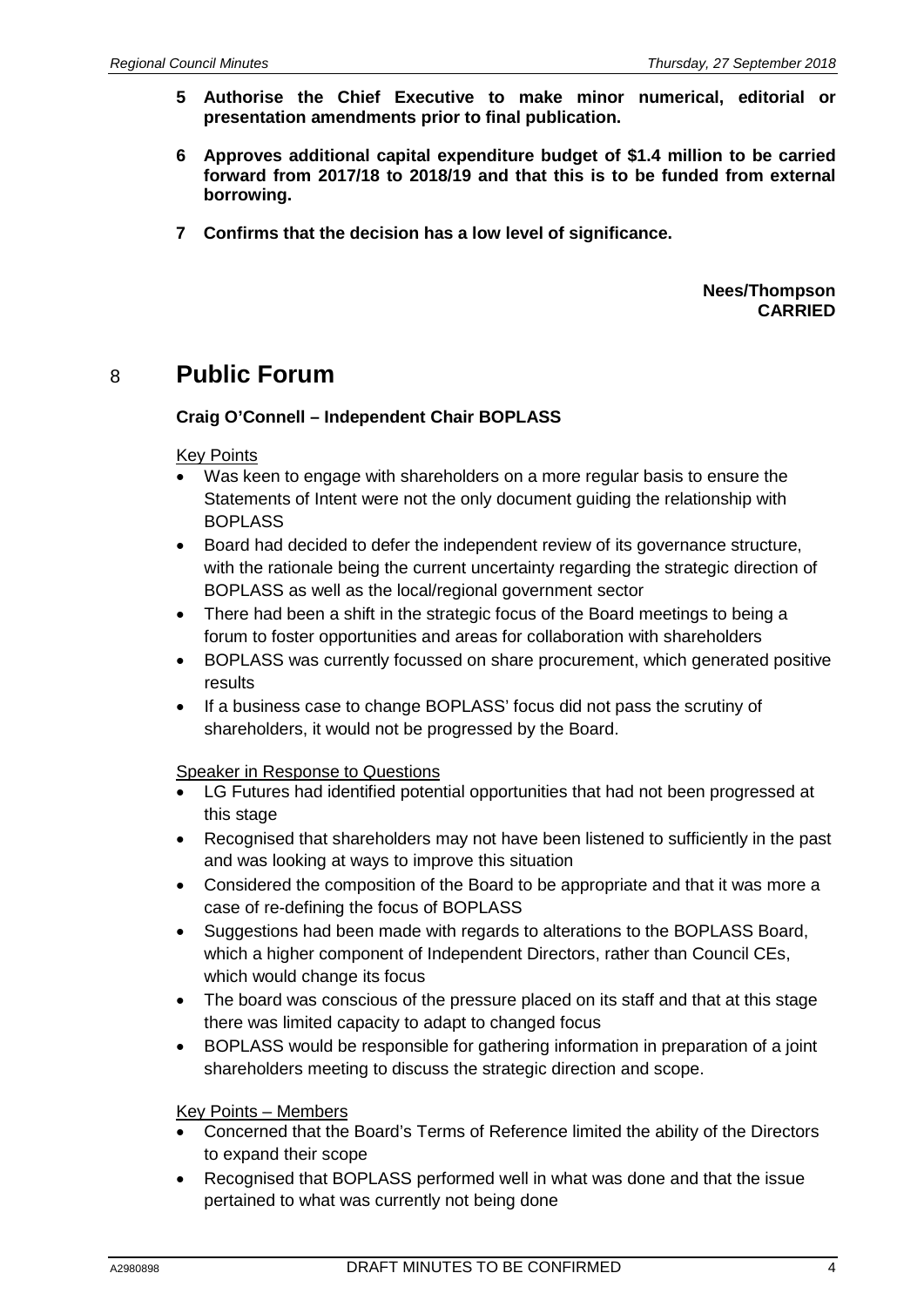- An independent governance review should be undertaken in accordance with the wishes of its shareholders; opportunities be discussed and agreed on; then the composition of the Board and its Directors further considered.
- Suggested that a meeting of shareholders and the BOPLASS Board be arranged, with the purpose being to discuss the scope, strategic direction and parameters for collaboration.

# 9 **Reports**

## 9.1 **Chairman's Report**

Chairman Leeder presented this item.

### Key Points

- Had accepted the invitation from the Officer of Auditor General to be a member of the OAG Advisory Panel
- Freshwater hui in Rotorua had identified two 'philosophies', being either reaching solutions via the Court system or attempting a more collaborative approach with Local and Central Government
- Work was underway in establishing an operative protocol between BOPRC and Te Arawa Lakes Trust.

## **Resolved**

**That the Regional Council:**

**1 Receives the report, Chairman's Report.**

#### **Leeder/Nees CARRIED**

- 10.27 am The meeting **adjourned**.
- 10.50 am The meeting **reconvened** and it was noted that Cr Thompson had **withdrawn** from the meeting.

## 9.2 **Western Bay of Plenty District Council Boundary Alteration - Tauriko West**

Namouta Poutasi – General Manager, Strategy and Science introduced the presenters; David Phizacklea – Regional Integrated Planning Manager, Rebekah Waltham – Planner and Sue Laurence (on behalf of WBOPDC).

Key Points

• Provided an outline of the reasons for the boundary change and the process undertaken to date.

## **Resolved**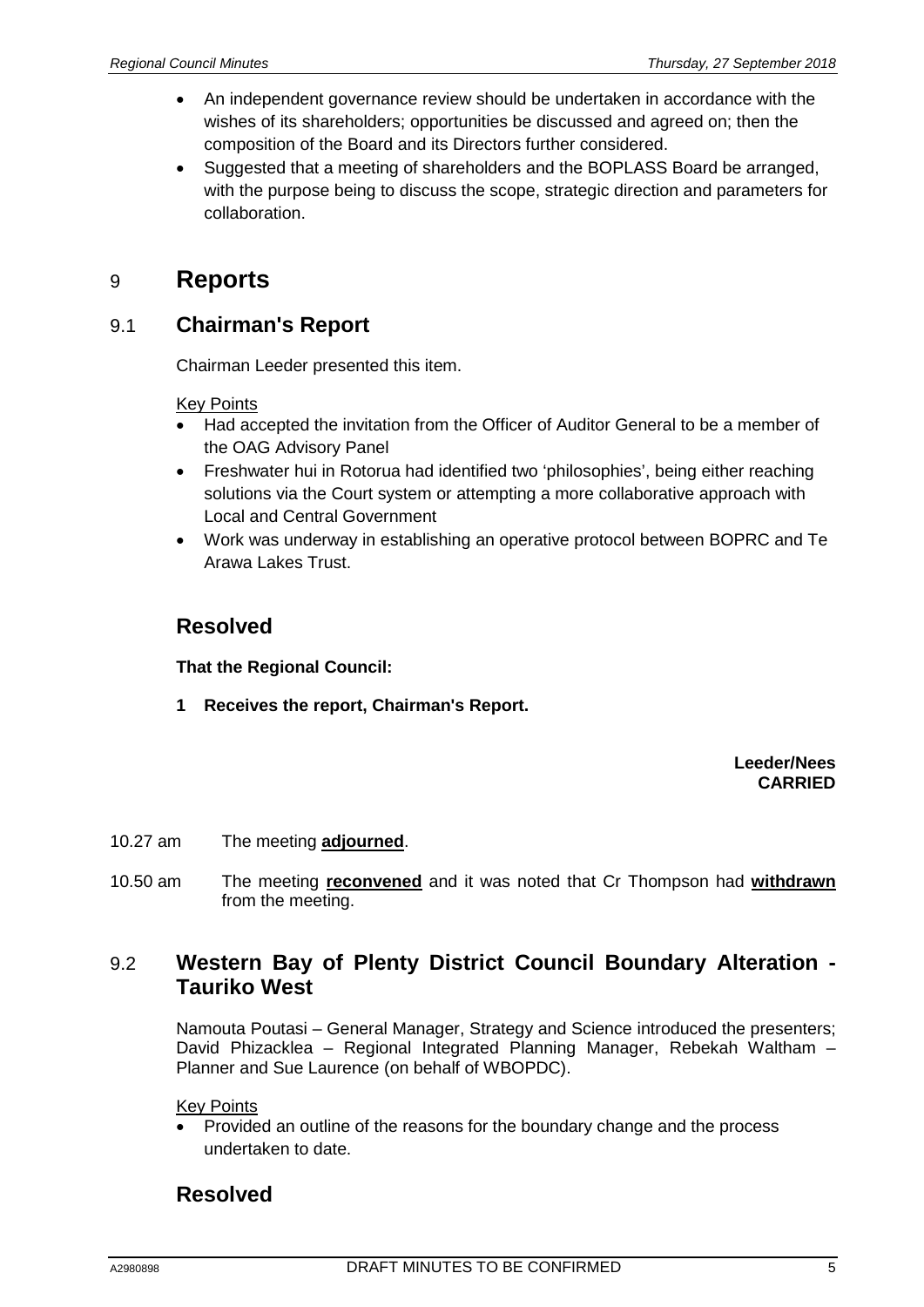#### **That the Regional Council:**

- **1 Receives the report, Western Bay of Plenty District Council Boundary Alteration;**
- **2 Supports the application by Western Bay of Plenty District Council to the Local Government Commission for the Boundary Alteration Application for Tauriko West, as attached to this report.**

**Love/Thurston CARRIED**

## 9.3 **Chief Executive's Report**

#### Key Points

- This would be a standing item on the Council agenda
- The intention was for Council's vehicle fleet to be gradually replaced with e-vehicles
- A number of public transport options, beyond traditional buses, was being explored
- Confirmed the permanent appointment of Namouta Poutasi as General Manager Strategy and Science and Sarah Omundsen as General Manager Regulatory Services.
- •

#### Staff in Response to Questions

- Passenger vehicles were suitable to be replaced by e-vehicles
- Recognised the current limitation of e-vehicle technology, however rapid improvements were taking place
- Council had approached other councils and DHBs with regards to bulk procurement of e-bikes as an alternative means of transport for staff.

#### Staff Follow-up

Include Provincial Growth Fund updates in the future reports.

### **Resolved**

**That the Regional Council:**

- **1 Receives the report, Chief Executive's Report;**
- **2 Request a collective meeting of BOPLASS shareholders to discuss the purpose and future direction;**
- **3 Request that the Chief Executive allocate funding to support an independent report of future collaboration, direction, governance and opportunities to inform this collective shareholders meeting**

**Leeder/Thurston CARRIED**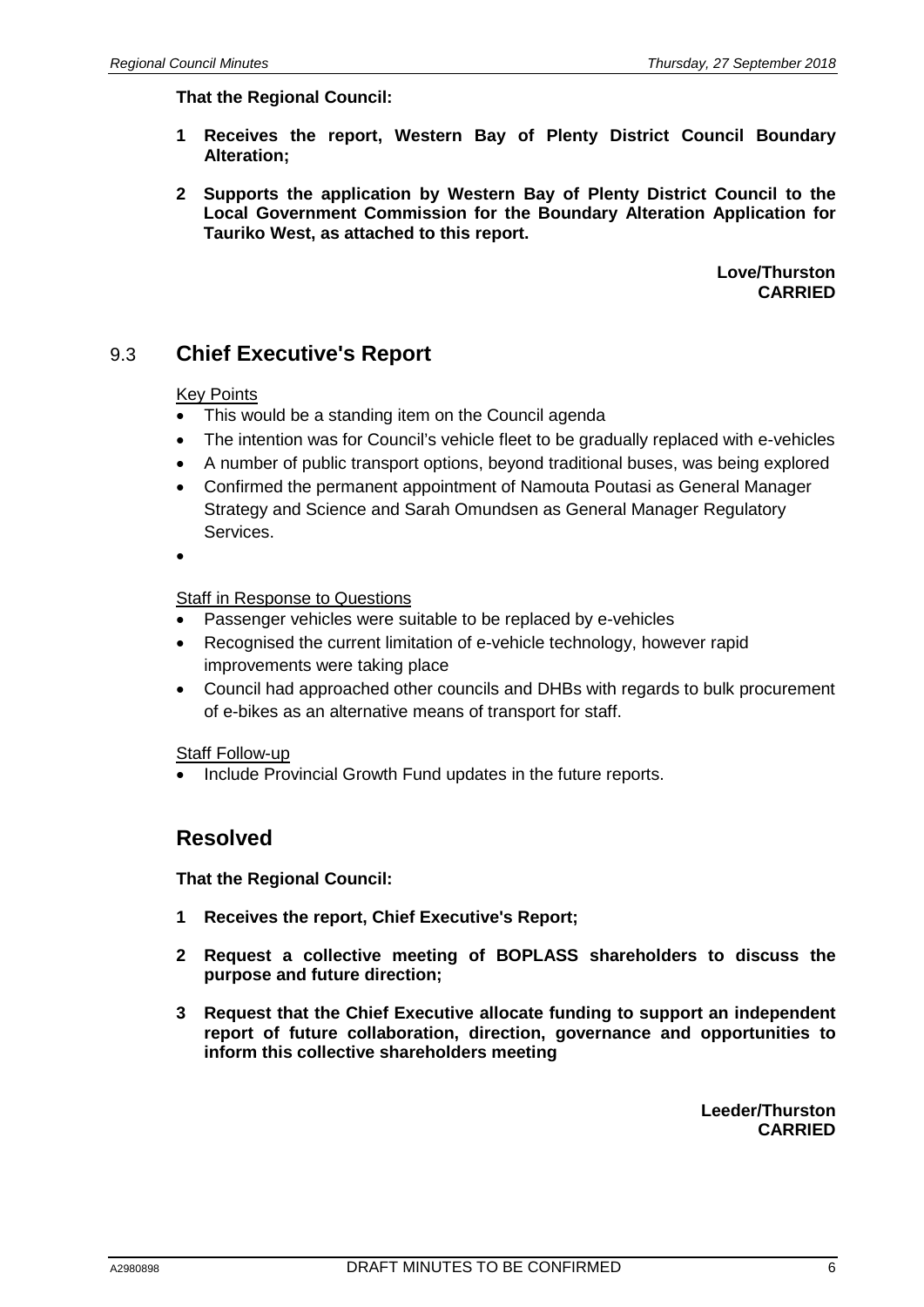## 9.4 **Eastern Bay of Plenty Regional Leadership Group Report**

Namouta Poutasi – General Manager Strategy and Science and Ian Morton – Strategy and Science Manager presented this item.

#### 11.07 am Cr Thompson **entered** the meeting.

#### Key Points

• Noted that the report requested Council to re-assess the Ōpōtiki Harbour Development as it was currently being re-scoped.

#### Key Points – Members

• Noted that any amendments to the Regional Land Transport Plan would require a resolution by the Regional Transport Committee.

### **Resolved**

**That the Regional Council:**

- **1 Receives the report, Eastern Bay of Plenty Regional Leadership Group Report;**
- **2 Endorse the Eastern Bay of Plenty Regional Development reports (Summary and Full);**
- **3 Assign the BOPRC Chief Executive delegated authority to approve minor amendments to final report, prior to public distribution.**

**Marr/Bruning CARRIED**

### 9.5 **Residents Survey Proposal**

Mat Taylor – General Manager, Corporate and Sam Rossiter-Steed – Communications Manager presented this item.

#### Key Points

- There had been no residents' survey undertaken since 2010
- LGNZ Council Mark, which Council participated in, required a survey to be undertaken in 2019.

Presenters in Response to Questions

- Councillors would be able to view and comment on the questions in the survey, before they were released
- Different methods of engaging with residents would be used, e.g. mail, telephone, face-to-face, social media channels etc.

#### Key Points – Members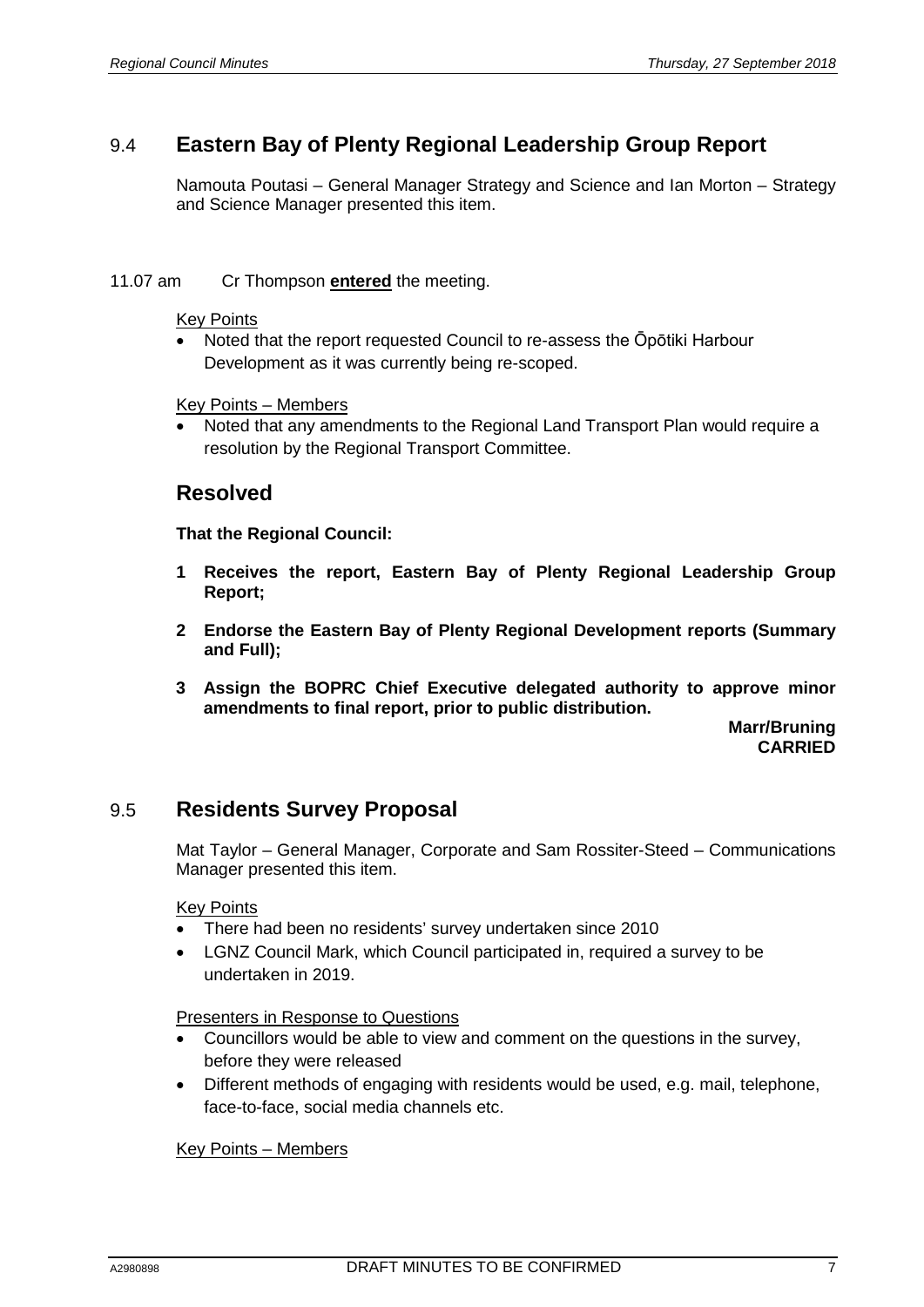• Emphasised the importance of getting the questions right and reaching as wide a group of residents as possible, ideally beyond the 1300 considered to be a representative sample.

## **Resolved**

**That the Regional Council:**

- **1 Receives the report, Residents survey proposal;**
- **2 Approves the appointment of Key Research to undertake a residents survey**
- **3 Instructs the Chief Executive to provide a report, based on the results of the research, to a future meeting of Council**

**Love/Crosby CARRIED**

## 9.6 **Update on Treaty Claims and Settlements in the Bay of Plenty**

Namouta Poutasi – General Manager Strategy and Science and Anaru Vercoe – Māori Policy Team Leader presented this item.

#### Key Points

- The Waitangi Tribunal enquiry into the mandating process requiring a reconfirmation of the Whakatōhea Settlement Trust's mandate will begin on 1 October 2018
- A further two Mana Whakahono a Rohe (Iwi Participation Agreements) were being considered
- A number of applications under the Marine and Coastal (Takutai) Moana Act 2011, were either before the High Court or the Minister. At this stage, the processing of applications was expected to take some time and staff would provide an update on progress towards the end of 2018.
- The Crown, Council and Te Whānau a Apanui had been in discussions to identify options on how the iwi would like to participate in Council decision making processes, as well having some autonomy over the management of natural resources. The Crown was currently drafting options to present to Cabinet.

### **Resolved**

### **That the Regional Council:**

**1 Receives the report, Update on Treaty Claims and Settlements in the Bay of Plenty;**

> **Crosby/Thurston CARRIED**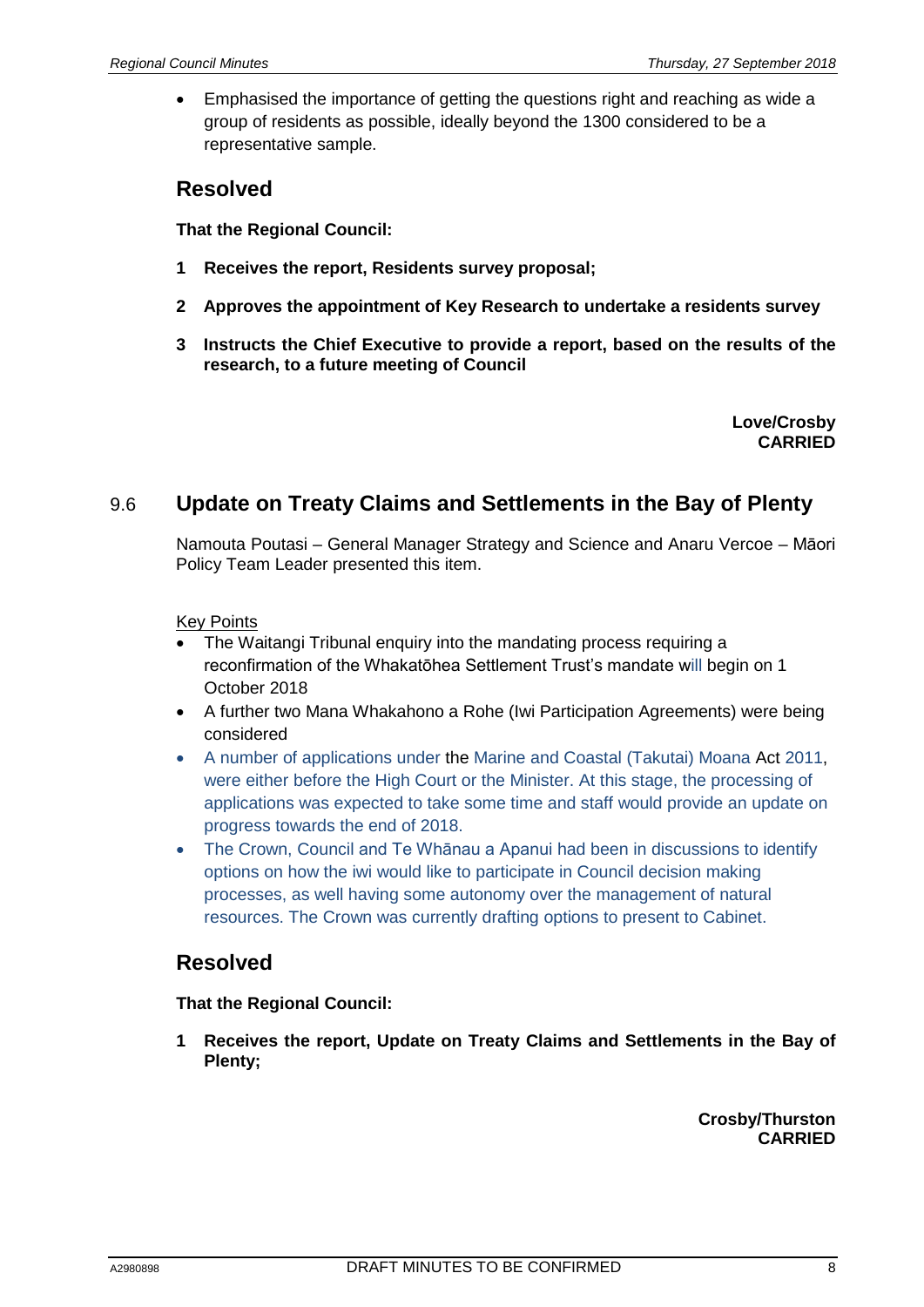### 9.7 **Quayside Holdings Limited Annual Financial Statements for the year ended 30 June 2018**

Mat Taylor – General Manager, Corporate presented this item.

Noted the declarations of interest from Cr Crosby, Cr Nees and Cr Thompson who all abstained from discussion and voting.

### **Resolved**

**That the Regional Council:**

- **1 Receives the report, Quayside Holdings Limited Annual Financial Statements for the year ended 30 June 2018;**
- **2 Adopts the Annual Financial Statements for Quayside Holdings Limited for the period ended 30 June 2018.**
- **3 Reappoint the Office of the Auditor-General, as the Auditors of the Company, and authorise the Directors of Quayside Holdings Limited to negotiate with the Office of the Auditor-General pursuant to the Public Audit Act 2001 to fix the Auditor's remuneration for the ensuing year.**
- **4 Agrees that, on the basis of seven directors, the aggregate remuneration pool for Quayside Holdings Limited directors is increased by \$7,500.00 to \$197,500.00 (plus GST if any), and that it be noted that Quayside Holdings Limited intends to approve an equivalent limit to be divided between directors of Quayside Holdings Limited's subsidiaries – Quayside Securities Limited and Quayside Properties Limited.**
- **5 Confirms that the decision has a low level of significance.**

**Cronin/Marr CARRIED**

### 9.8 **Public Excluded Section**

### **Resolved**

**Resolution to exclude the public**

**THAT the public be excluded from the following parts of the proceedings of this meeting.**

**The general subject of each matter to be considered while the public is excluded, the reason for passing this resolution in relation to each matter, and the specific grounds under section 48(1) of the Local Government Official Information and Meetings Act 1987 for the passing of this resolution are as follows:**

| <b>General Subject of Matter to</b><br>be Considered | Reason for passing this<br>resolution in relation to this<br>matter | <b>Grounds under Section</b><br>48(1) LGOIMA 1987 for<br>passing this resolution |
|------------------------------------------------------|---------------------------------------------------------------------|----------------------------------------------------------------------------------|
| <b>Regional Council minutes -</b>                    | Please refer to the relevant                                        | Good reason for                                                                  |